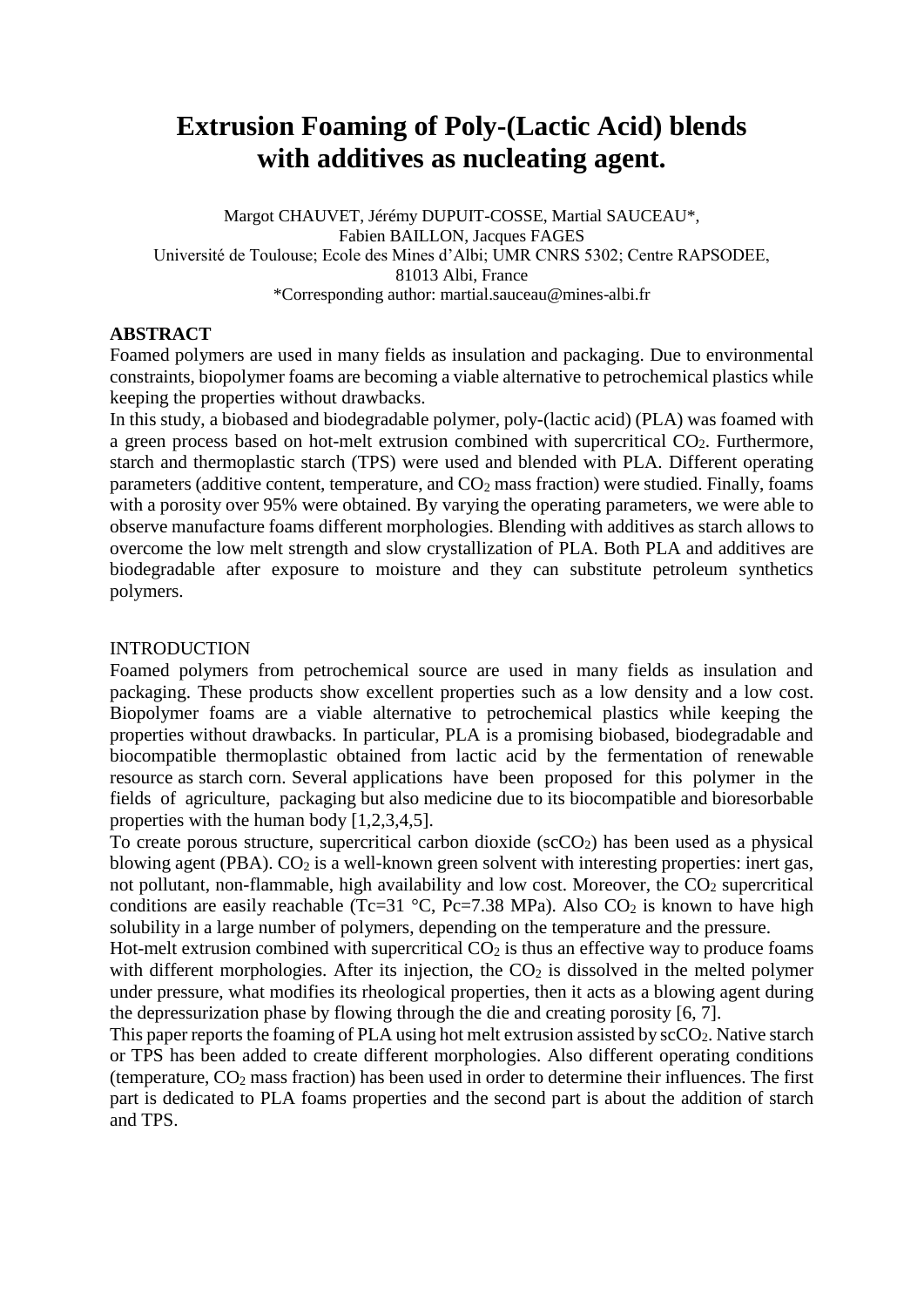# MATERIALS & METHOD

## **Materials**

PLA (PLE001) was purchased from NaturePlast. This is a semi-crystalline polymer, it has a glass transition temperature,  $T_g$ , at 58 °C and a melting temperature,  $T_m$ , at 148 °C.

Corn starch was purchased from Roquette with a powder size averaging 200 µm, thermoplastic starch (NPWS001) from NaturePlast and CO<sub>2</sub> from Air Liquide.

# **Extrusion assisted by supercritical CO<sup>2</sup>**

Hot-melt extrusion was performed using a single-screw extruder, which has a 30 mmscrew diameter and a length to diameter ratio (L/D) of 37 (Rheoscam, Scamex, France). The set-up has already been described in details elsewhere [8, 9, 10, 11, 12] (Figure 1). The screw is divided into four parts. The first part is conical and has a length of 20L/D. It allows the solid polymer to be transported, melted and then plasticized. In the two following parts, the screw has a cylindrical geometry from the first gastight ring to the last part. Between the screw and the die, four static mixers with a diameter of 17 mm (SMB-H 17/4, Sulzer, Switzerland)have been added. This removable part improves the mixing quality and minimizes the plug flow effect. In this work, a cylindrical die of 3 mm diameter was used.

Barrel temperature was controlled separately in 6 zones:  $T_1$  and  $T_2$  before the  $CO_2$  injection point,  $T_3$  and  $T_4$  after it,  $T_5$  in the mixing zone and  $T_6$  in the die. Four pressure sensors (P<sub>1</sub>, P<sub>2</sub>,  $P_3$ ,  $P_4$ ) and three temperature sensors ( $T_{\text{mat1}}$ ,  $T_{\text{mat2}}$ , and  $T_{\text{mat3}}$ ), positioned along the barrel, enable the monitoring of the state of the matter.

Carbon dioxide was injected in the extruder barrel using a syringe pump (260D, ISCO, USA) in a constant volumetric flow rate mode. The  $CO<sub>2</sub>$  pressure in the pump is kept higher than the pressure P1.

During all foaming experiments T1, T2, T3 and T4 were fixed whereas  $T_5$  and  $T_6$  could be changed, also the volumetric flow rate went from 1.5 mL/min to 4.5 mL/min. The static mixer and die temperatures are lowered, and once steady state conditions are reached with the chosen operating conditions, samples are collected.

The experiments are stopped when the syringe pump is empty.



*Figure 1: Experimental device*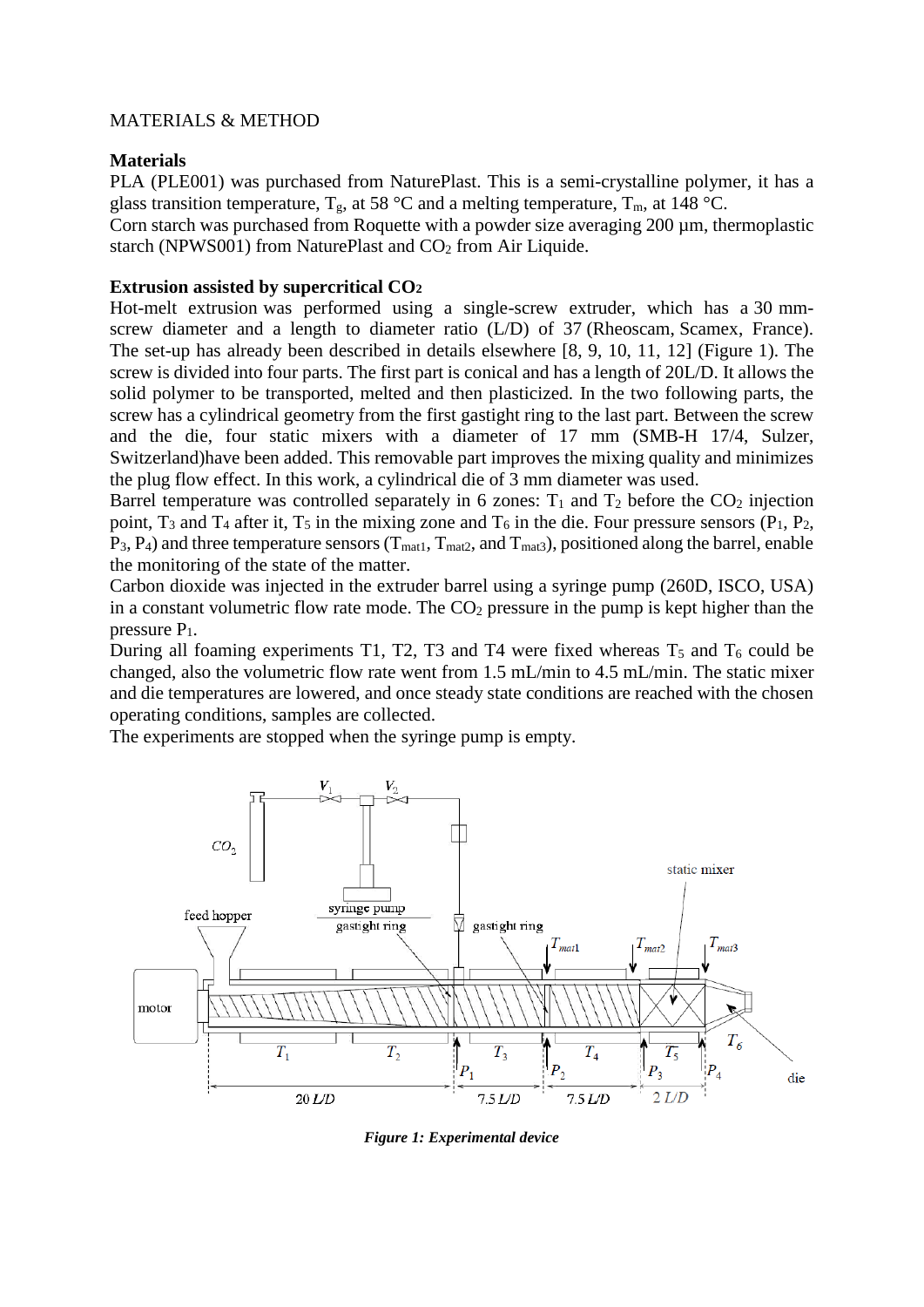#### **Characterization**

The samples were observed with an Environmental Scanning Electronic Microscope XL30 ESEM FEG (Philips, Netherlands).

The foam porosity  $(\varepsilon)$ , representing the ratio of void volume to the total volume of the sample, can be calculated by the following equation:

$$
\varepsilon = 1 - \frac{\rho_{app}}{\rho_p}
$$

with  $\rho_{\text{apo}}$  the apparent density of the foamed sample,  $\rho_p$  is the solid polymer density.

#### **RESULTS**

## **Effect of die temperature and scCO<sup>2</sup> on PLA foaming**

The evolution of the porosity with the temperature is shown in Figure 2. The addition of  $\sec O_2$ brings the porosity of the polymer up to 50%. Also, decreasing the temperature to 110°C or below, increases the porosity to higher values over 95 %. During the foam generation, there is a limit to the volume expansion caused by the loss of  $CO<sub>2</sub>$ . This occurs because the  $CO<sub>2</sub>$  escapes from the foam. Cooling the extrudate by controlling the die temperature is a way to prevent the  $CO<sub>2</sub>$  diffusion. With the temperature decrease, the foam will retain more gas, increasing its expansion [13, 14, 15].



Figure 3 shows the SEM pictures of PLA foams. At high temperature, there are few cells but they are big and inhomogeneous. At a lower temperature (111 $^{\circ}$ C), the number of cells increases causing a reduction of the cell size, also the porosity is open. At 109 °C and below, the foam has a closed porosity and the cell size is smaller.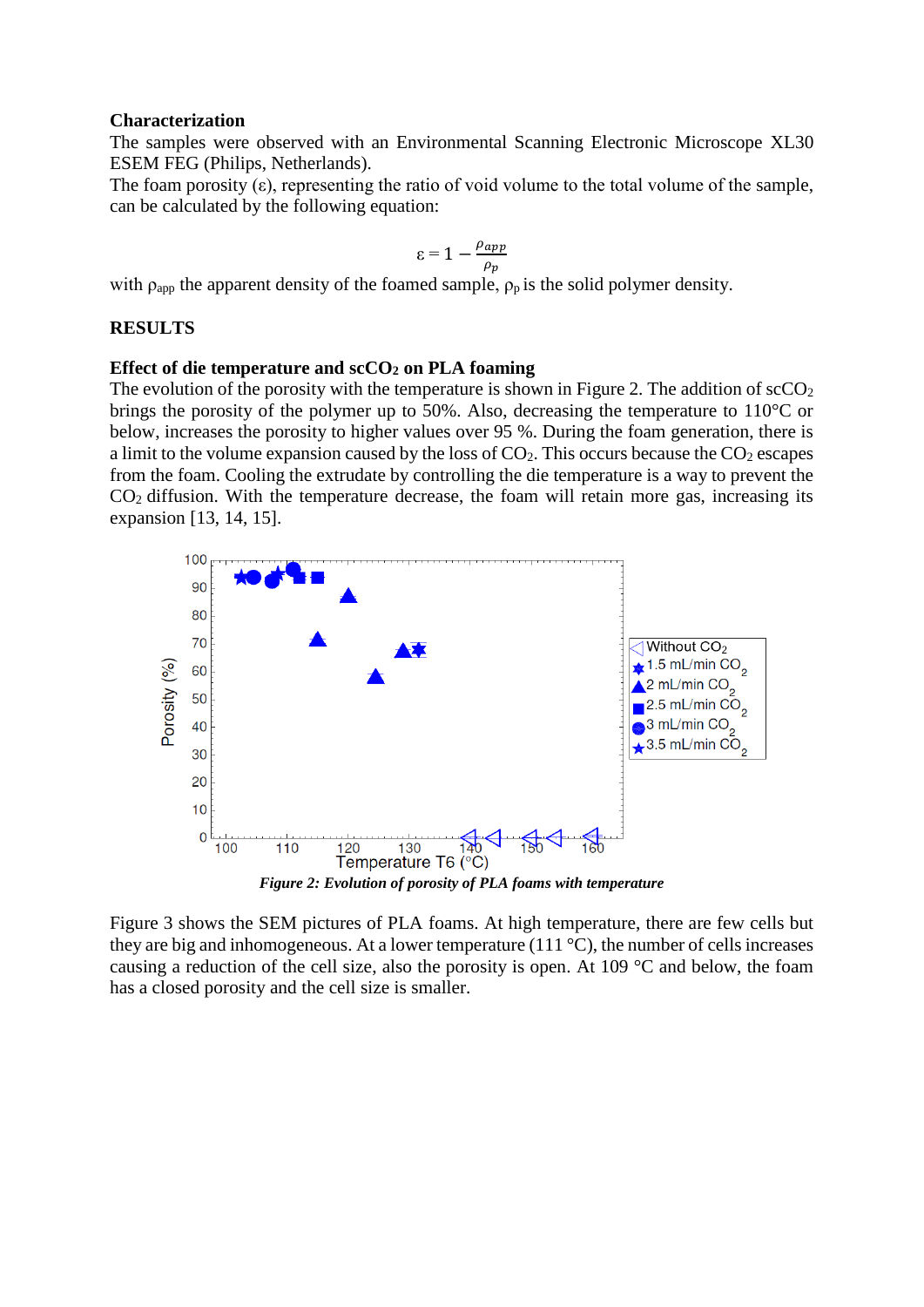

*Figure 3: SEM images for PLA foams at different die temperature*

## **Starch and TPS influences on PLA foaming**

PLA was foamed with starch and thermoplastic starch as nucleating agent. Figure 4 shows the evolution of the porosity of PLA foams with starch. With the incorporation of starch, the foam porosity is the same as raw PLA but it was obtained at lower operating temperature. With 1 % of starch, a temperature of 111 °C or below is required to get a porosity at 90 %, but with 5 % of starch, 101 °C or below is necessary to keep values over 90%. The starch might have modified the viscosity of the PLA: in order to have foams with high porosity, a low operating temperature is needed. It can be an interesting property when thermolabile components are used during hot-melt extrusion.



Figure 5 shows the morphology of PLA foams with 1 % of starch. As seen at 118 °C and 111 °C, the cell size is high whereas there were less nucleated cells. At lower temperature, the opposite

can be observed. Indeed, as seen at 104 °C, the cells are more homogeneous with a closed porosity.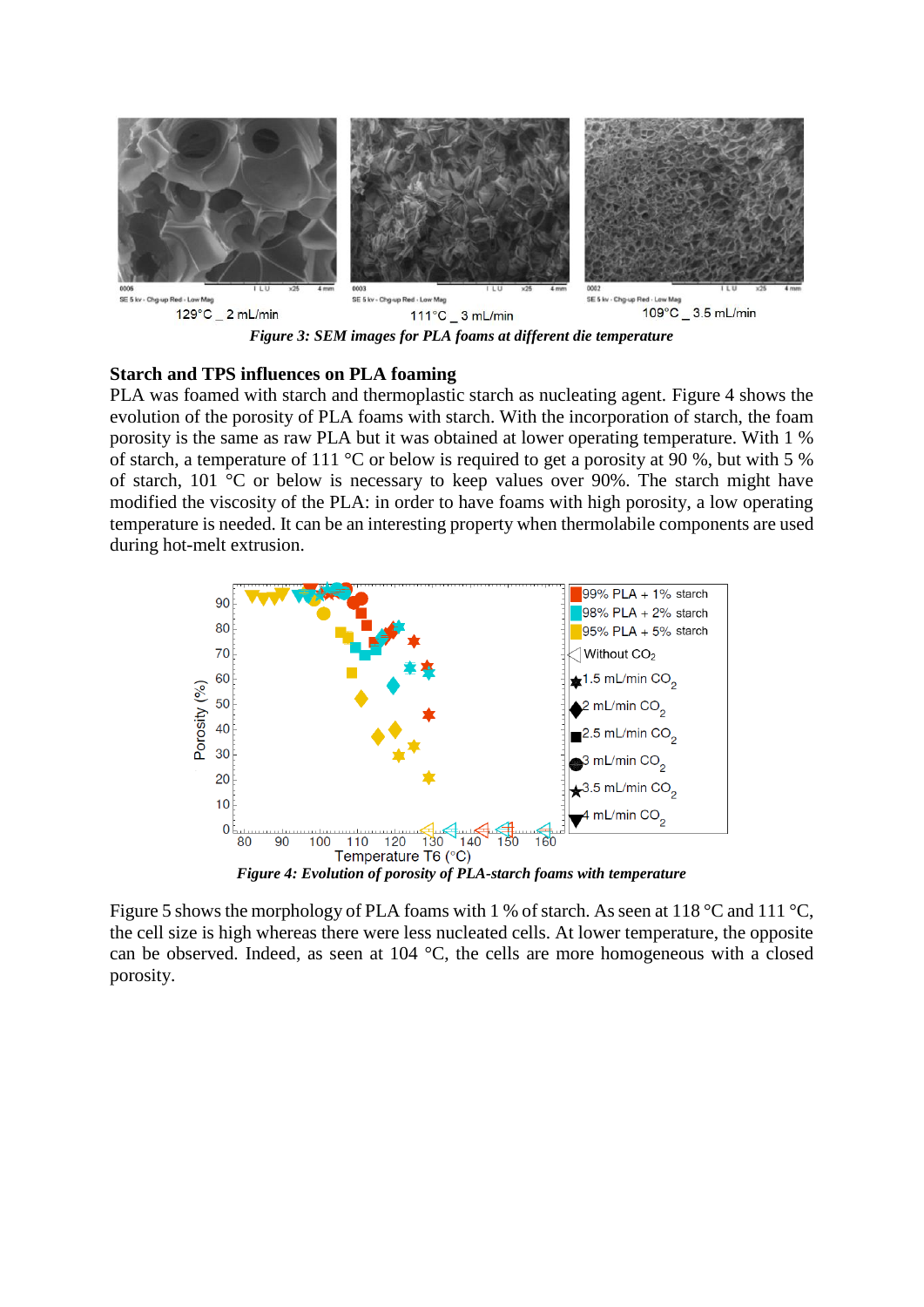

*Figure 5: SEM images for PLA foams with 1% of starch at different die temperatures*

As seen in figure 6, the morphology of PLA foams with 2 % of starch is coarse. Indeed, the cell nucleation was important but the cell size is not homogeneous. At 105 °C and higher temperatures, the porosity is open. Below 105 °C, the cell porosity is closed.



*Figure 6: SEM images for PLA foams with 2% of starch at different die temperatures*

PLA foams with 5 % of starch are shown in figure 7. The foam morphology is heterogeneous. The cell nucleation was important with an open porosity. With lower temperature, the cell shape is more regular.



*Figure 7: SEM images for PLA foams with 5% of starch at different die temperatures*

Figure 8 shows the evolution of porosity with temperature of PLA foams with thermoplastic starch. With 20 % of TPS, the behavior is almost the same as raw PLA: with the temperature decrease, the porosity value increases. Below 109 °C, the porosity goes up to 91 %. A value of 96.3 % is reached at 95 °C. Besides, PLA foams with 50 % of TPS have a lower porosity value even at low temperature. The maximum value of porosity is 68 % for a temperature of 108 °C.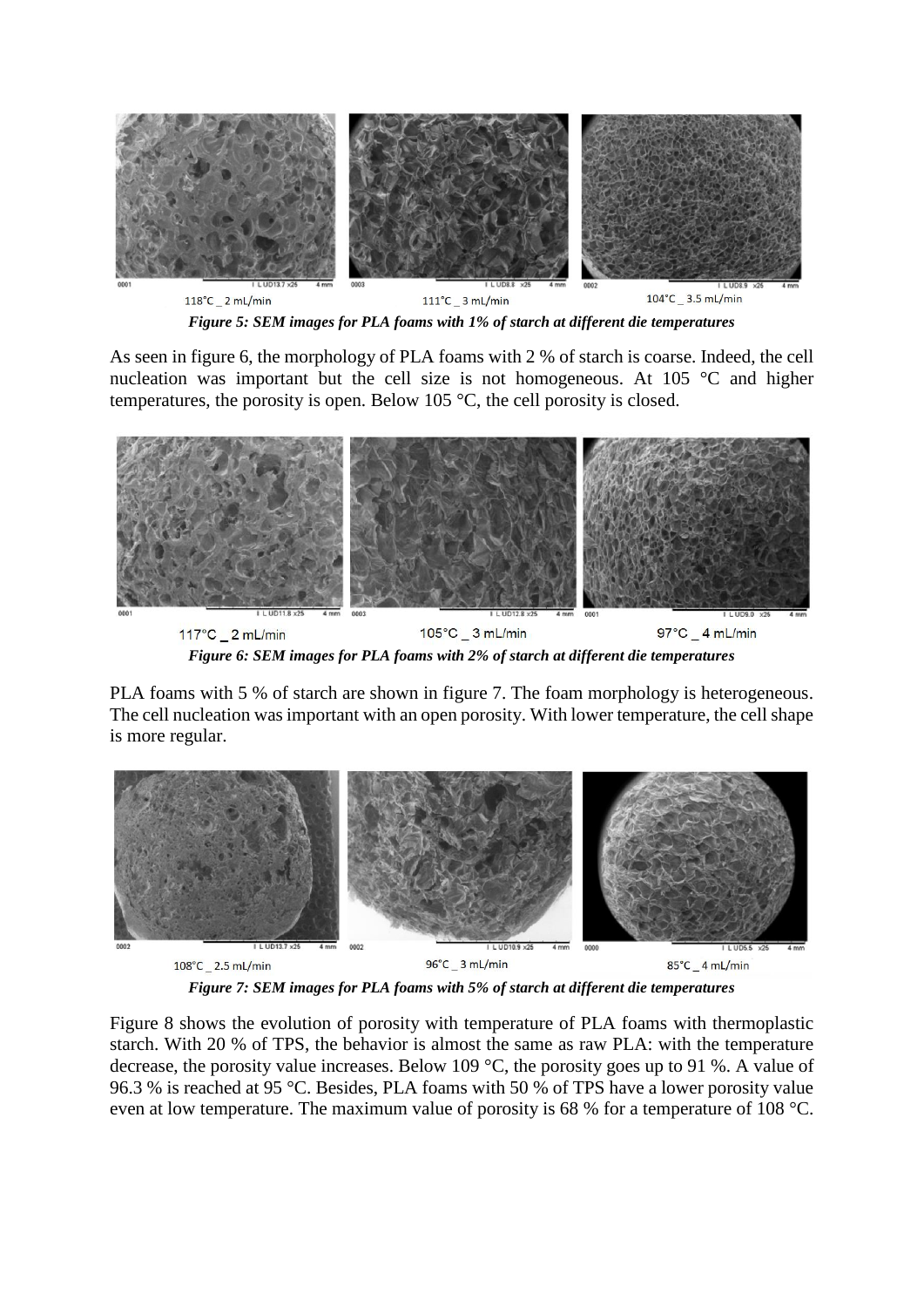

*Figure 8: Evolution of porosity of PLA-TPS foams with temperature*

The morphology of PLA foams with 20 % of TPS is shown in figure 9. Even though the decrease of the temperature brings a smaller cell size and a more significant cell nucleation, the porosity seems to be open and the structure is heterogeneous. For PLA foams with 50 % of TPS, the same behavior has been observed despite being more irregular. Those results show the weak compatibility between PLA and TPS.



*Figure 9: SEM images for PLA foams with 20% of TPS at different die temperature*

# **CONCLUSION**

Foams of PLA with a porosity over 95 % were obtained using hot-melt extrusion assisted by scCO<sub>2</sub>. The die temperature has to be at 110  $\degree$ C or below in order to reach high values of porosity. Two different structures were obtained at this high level of porosity: a closed-cell morphology with low cell size and high cell density or an open-cell morphology with bigger cell size and lower cell density.

PLA was also foamed with starch as nucleating agent. The results show that the die temperature has to be lowered in order to reach high value of porosity. This can be an interesting property when thermolabile components are used during extrusion.

PLA was then foamed with thermoplastic starch. However the results were not conclusive: the morphology was coarse and the structure heterogeneous, showing a weak compatibility between PLA and TPS. Adding an agent which is able to improve the affinity between the two polymers can be a solution.